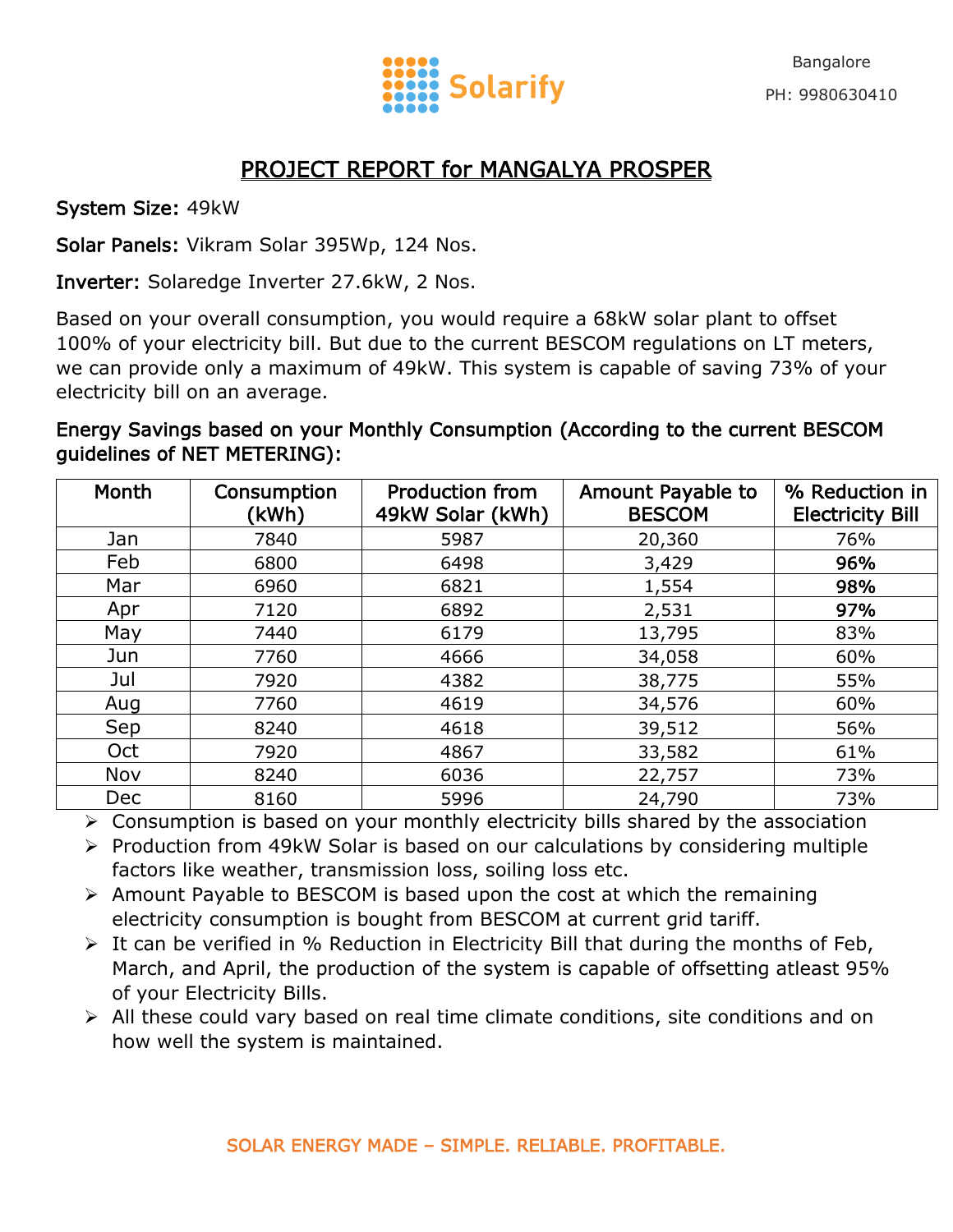

## Possible Yearly Energy Savings:

| Year                     | Yearly<br>Consumption | <b>Production from</b><br>49kW Solar (kWh) | % Covered<br>by Solar | Cost Saving with<br><b>Solar Installation</b> |
|--------------------------|-----------------------|--------------------------------------------|-----------------------|-----------------------------------------------|
|                          | (kWh)                 |                                            |                       |                                               |
| $\mathbf{1}$             | 92160                 | 67562                                      | 73%                   | 7,43,182                                      |
| $\overline{2}$           | 92160                 | 66886                                      | 73%                   | 7,87,248                                      |
| $\overline{3}$           | 92160                 | 66384                                      | 72%                   | 8,35,775                                      |
| $\overline{\mathcal{A}}$ | 92160                 | 65887                                      | 71%                   | 8,88,157                                      |
| $\overline{5}$           | 92160                 | 65392                                      | 71%                   | 9,42,953                                      |
| $\overline{6}$           | 92160                 | 64902                                      | 70%                   | 10,01,438                                     |
| $\overline{7}$           | 92160                 | 64415                                      | 70%                   | 10,63,492                                     |
| 8                        | 92160                 | 63932                                      | 69%                   | 11,29,039                                     |
| $\overline{9}$           | 92160                 | 63453                                      | 69%                   | 11,99,262                                     |
| 10                       | 92160                 | 62977                                      | 68%                   | 12,73,395                                     |
| 11                       | 92160                 | 62504                                      | 68%                   | 13,52,587                                     |
| 12                       | 92160                 | 62036                                      | 67%                   | 14,36,133                                     |
| 13                       | 92160                 | 61570                                      | 67%                   | 15,25,089                                     |
| 14                       | 92160                 | 61109                                      | 66%                   | 16,20,000                                     |
| 15                       | 92160                 | 60650                                      | 66%                   | 17,20,640                                     |
| 16                       | 92160                 | 60195                                      | 65%                   | 18,26,918                                     |
| 17                       | 92160                 | 59744                                      | 65%                   | 19,39,888                                     |
| 18                       | 92160                 | 59296                                      | 64%                   | 20,60,536                                     |
| 19                       | 92160                 | 58851                                      | 64%                   | 21,88,080                                     |
| 20                       | 92160                 | 58410                                      | 63%                   | 23,23,550                                     |
| 21                       | 92160                 | 57972                                      | 63%                   | 24,66,129                                     |
| 22                       | 92160                 | 57537                                      | 62%                   | 26,20,810                                     |
| 23                       | 92160                 | 57105                                      | 62%                   | 27,82,727                                     |
| 24                       | 92160                 | 56677                                      | 61%                   | 29,55,706                                     |
| 25                       | 92160                 | 56252                                      | 61%                   | 31,38,862                                     |

▶ Yearly Consumption is only based on your one year electricity bills provided by the association. It could vary as per your actual consumption.

- $\triangleright$  Production from solar is based upon the yearly degradation of the solar panels for the next 25 years from the time it is installed.
- Energy Cost Savings are based on the how much solar is able to cover the overall consumption and considered the yearly increase in price of electricity/unit at the rate of 7%.
- All these could vary based on real time climate conditions, site conditions and on how well the system is maintained.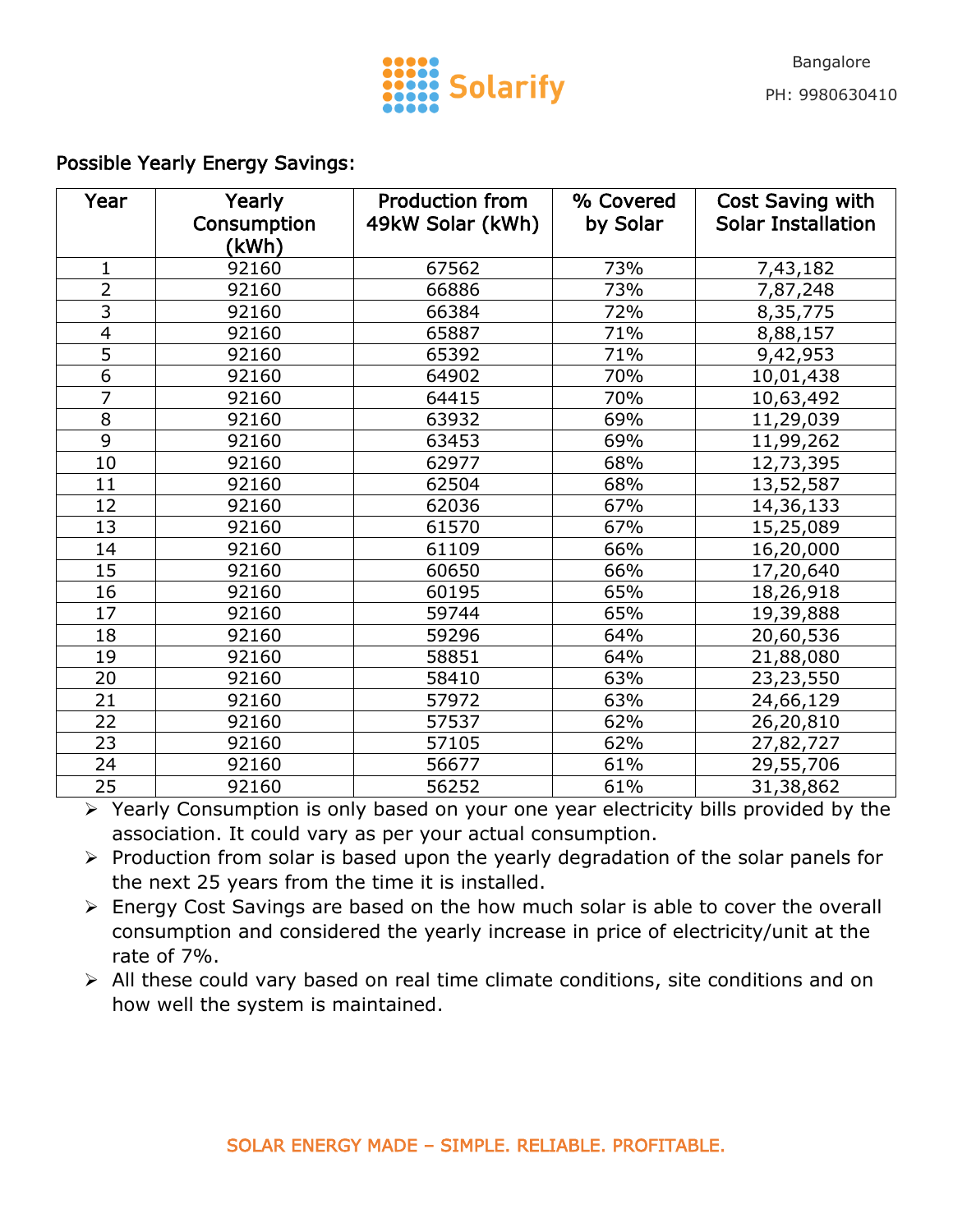

## PAYBACK PERIOD and IRR as per NET METERING Policy:

| <b>Meter Sanctioned Load</b> | 271 kW              |  |
|------------------------------|---------------------|--|
| <b>Solar Required</b>        | 68 kW               |  |
| <b>Solar Proposed</b>        | 49 kW               |  |
| % Reduction in Consumption   | <b>73%</b>          |  |
| <b>System Cost</b>           | INR 24,50,000/-+GST |  |
| <b>Payback Period</b>        | 3.5 Years           |  |
| <b>IRR</b>                   | 36%                 |  |

Top View of the Possible System Installation:



This design is just to see if there is enough space to allocate 49kW sized solar plant on the rooftop of Mangalya Prosper. There is not the final design as it can vary based on site conditions and your suggestions. I have not considered the vacant building complex on the left as it is still under construction.

SOLAR ENERGY MADE – SIMPLE. RELIABLE. PROFITABLE.